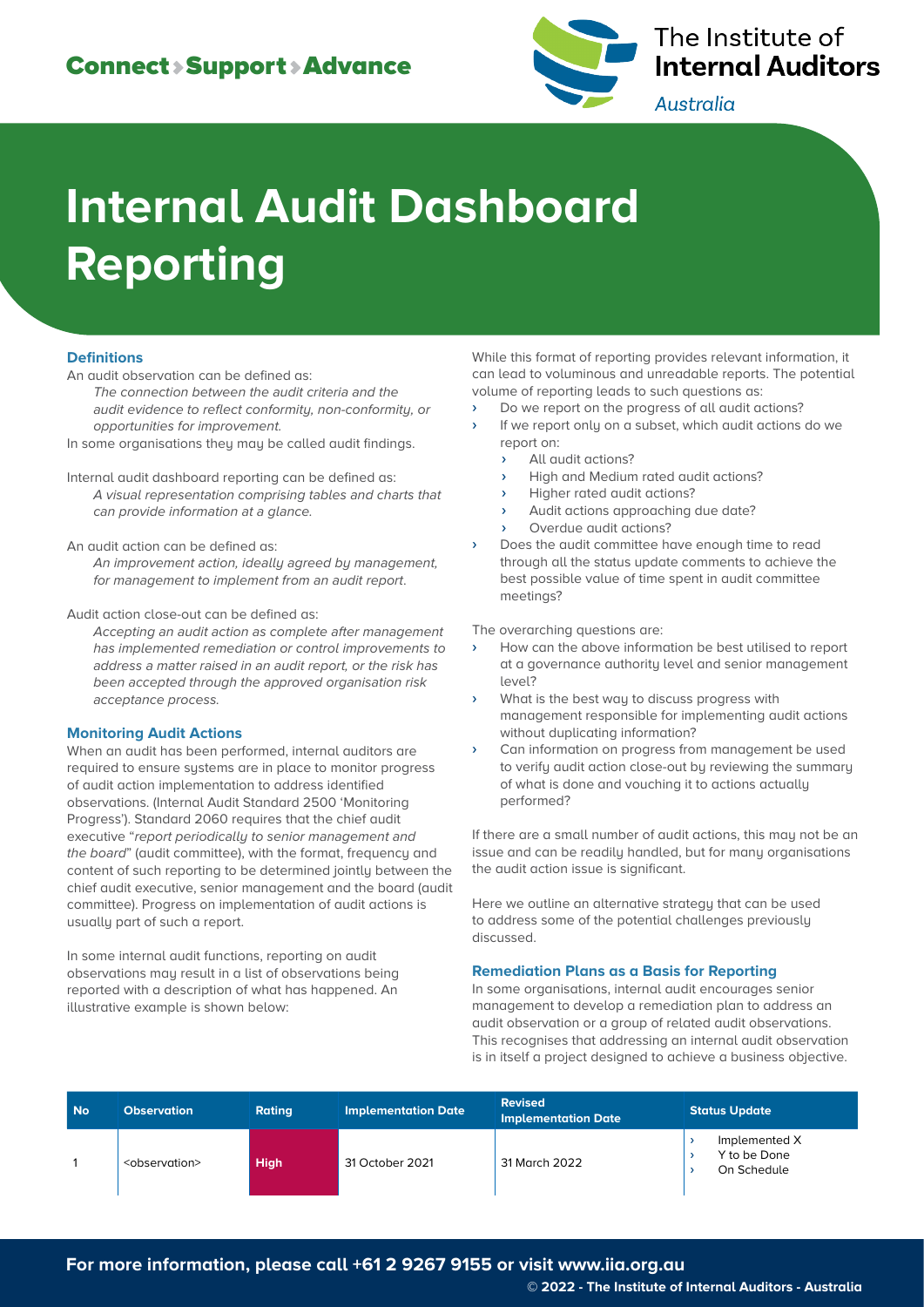#### **Using a Dashboard to get Richer Reporting**

A remediation plan is often a list of steps to be performed in sequence. An example might be:

- › Draft policy and procedure for data management.
- › Consultation on the draft policy and procedure.
- › Review feedback and amend where appropriate.
- › Respond to contributors.
- › Adoption of policy and procedure.
- › Update other impacted instruments.
- › Provide training to staff in relation to new requirements.
- › Incorporation of training into staff induction training.

The rationale for developing a plan is:

› Several people may be involved in the remediation process, but a single individual can be assigned

overall responsibility for completing it.

› It allows co-ordination by management to monitor progress.

Connect > Support > Advance

› It enables identification of required resources to address the observation.

### **Data Collection on Remediation**

Recognising the project structure of remedial action can be used to improve internal audit reporting. Each project component will require a different amount of effort to achieve. At times some of the steps can be done synchronously and other times asynchronously. A progress template utilised by an internal audit function could require the audit action owner to provide an estimate of effort for each item along the lines of:

**Observation** Lack of policy / procedure to guide the organisation in relation to management and disposal of data in accordance with regulatory requirements

|              | <b>Audit Action</b>                                       |               |               |                   |             |       |  |  |  |  |
|--------------|-----------------------------------------------------------|---------------|---------------|-------------------|-------------|-------|--|--|--|--|
| <b>Step</b>  |                                                           | <b>Effort</b> | <b>Effect</b> | <b>Progress %</b> | <b>Done</b> | To Do |  |  |  |  |
| $\mathbf{1}$ | Draft policy<br>and proce-<br>dure for data<br>management | 10%           |               |                   |             |       |  |  |  |  |
| 2            | Consultation<br>on the draft<br>policy and<br>procedure   | 20%           |               |                   |             |       |  |  |  |  |
| Etc          | Etc                                                       | Etc           |               |                   |             |       |  |  |  |  |
|              |                                                           | 100%          |               |                   |             |       |  |  |  |  |

shown later in this Factsheet is shown below:

Explanatory commentary for the table above and the table

| <b>Observation</b> | The qudit observation.<br>$\mathbf{v}$                                                                                                                                                                                                                                                                                                                                                                                                                                                                                                                                                                                     |  |  |  |  |  |  |  |  |
|--------------------|----------------------------------------------------------------------------------------------------------------------------------------------------------------------------------------------------------------------------------------------------------------------------------------------------------------------------------------------------------------------------------------------------------------------------------------------------------------------------------------------------------------------------------------------------------------------------------------------------------------------------|--|--|--|--|--|--|--|--|
| <b>Steps</b>       | The number of audit action steps to address the observation and the number that are still open and have<br>$\rightarrow$<br>not reached 100% effect.<br>This provides an indication of how much work has been done and also remains to do.<br>$\rightarrow$                                                                                                                                                                                                                                                                                                                                                                |  |  |  |  |  |  |  |  |
| <b>Effort</b>      | Percentage through the remediation process<br>$\rightarrow$<br>It acknowledges some steps require more effort to complete than others.<br>$\rightarrow$<br>An initial estimate of effort is provided for each step.<br>$\rightarrow$<br>This adds up to 100% to close-out the audit action.<br>$\rightarrow$<br>When this is populated the 'Effort' column is hidden from view as it has served its purpose.<br>$\rightarrow$                                                                                                                                                                                              |  |  |  |  |  |  |  |  |
| <b>Effect</b>      | Original due date and revised due date (with any extensions).<br>$\rightarrow$<br>This automatically highlights in a colour associated with when it is due:<br>$\rightarrow$<br>Green if it is not due.<br>Amber if due in a month.<br>У.<br>Red if it is due today or is past due.<br>$\rightarrow$                                                                                                                                                                                                                                                                                                                       |  |  |  |  |  |  |  |  |
| <b>Progress</b>    | Progress is taken from the remediation plan provided to internal audit.<br>$\rightarrow$<br>Past progress is entered into the monitoring system before requests are sent out.<br>$\rightarrow$<br>This enables a visual tracking of progress for each audit action.<br>$\lambda$<br>It sums up and gives an indication of progress for implementation of the qudit action.<br>$\rightarrow$<br>The 'Progress' column is also hidden.<br>$\lambda$<br>It is a background calculation (Effort x Effect = Progress).<br>$\rightarrow$<br>The total then provides an overall measure of remediation progress.<br>$\rightarrow$ |  |  |  |  |  |  |  |  |
| Done               | What has been completed so far.<br>$\rightarrow$                                                                                                                                                                                                                                                                                                                                                                                                                                                                                                                                                                           |  |  |  |  |  |  |  |  |
| <b>To Do</b>       | Remainder to be completed.<br>$\rightarrow$                                                                                                                                                                                                                                                                                                                                                                                                                                                                                                                                                                                |  |  |  |  |  |  |  |  |

**For more information, please call +61 2 9267 9155 or visit www.iia.org.au**